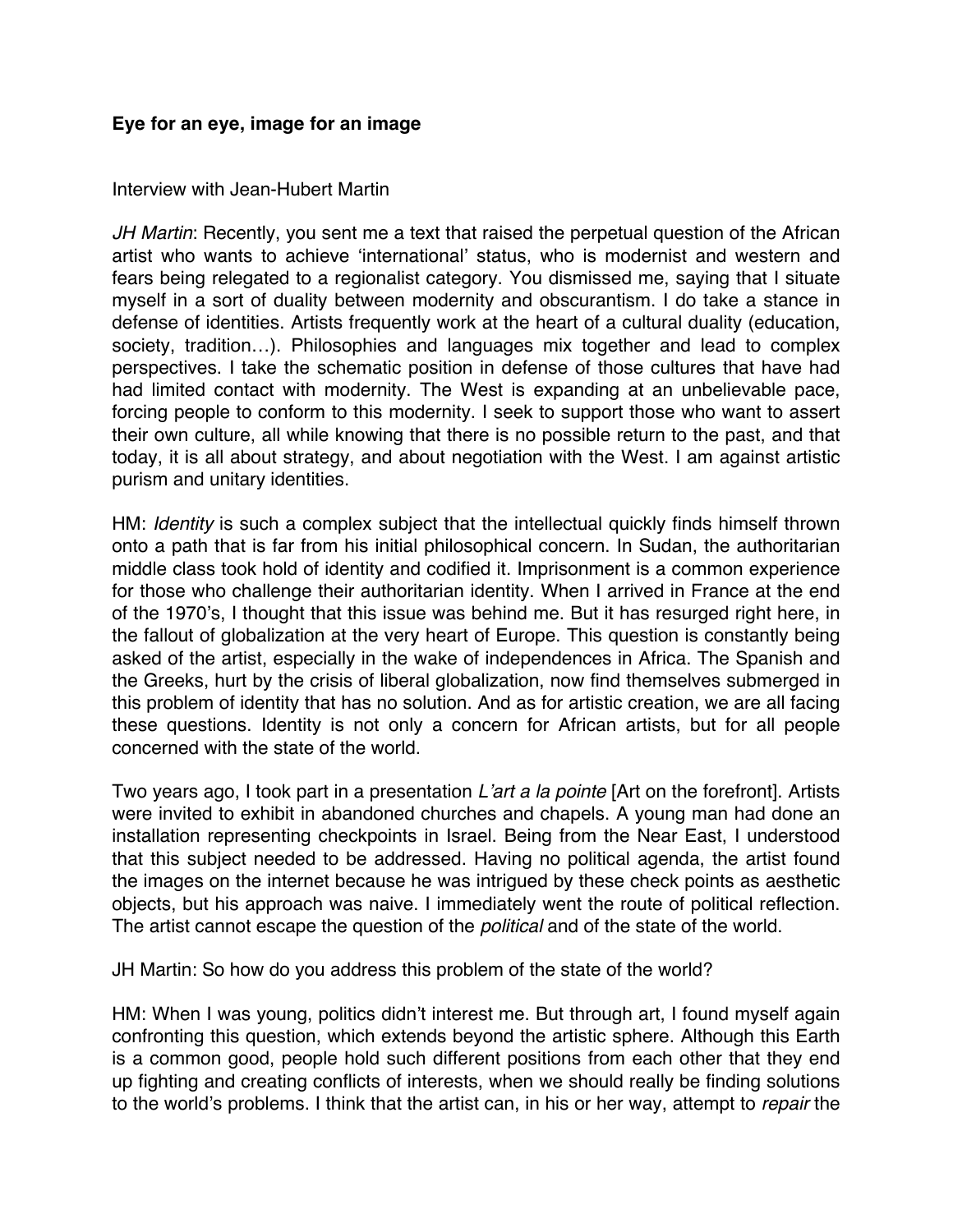world. I like the idea of *repairing*, as well as its aesthetics. There is no new world or new art history to invent. My approach is to take the history of European art, the only one that I was able to study in school, and to rework it, to *repair* it in my way.

JH Martin: The history of art, as it has been written, emerges from colonial ideas. The reparation would be rather substantial, no?

HM: As an African, I find that European art history is very limited. So I try to integrate my vision with this art, attempting to expand its perspectives.

JH Martin: We could also invoke the orientation towards chronology in art history. Today the artist's work is to show where he's coming from and what he's bringing forth (influences felt, and exercised). But things are more complex. The artist cannot limit himself by wanting only to enter into this genealogy.

HM: My relationship with European art history began when I discovered those of its images that were accessible through reproductions. These images inspired me to think about the ways in which they had been made, the "how to make." In terms of the creation of images, my motivation is not political. I have a *bricoleur*'*s* relationship with the images. At the School of Fine Arts in Khartoum, I had a very conventional education. You had to first show that you mastered the techniques. I learned how to appreciate traditional European art through reproductions of Matisse, Rembrandt, etc.

When I arrived in France, I went to museums to see the real works with the reproductions in mind. I remember being disappointed, at a Matisse exhibition, by the quality of the red in one of his works. I found it too pastel. Still in search of the "how to make," I got the impression that European art history had come full circle with the Pop Art movement. I remember *playing* with the images and producing a result that was very personal, I thought… And then I discovered that Andy Warhol had done that well before me. In the end, with *bricolage*, pleasure also comes from reinventing.

JH Martin: You've declared that in the Sudan, there was no place for you. What status do artists have, those who remain there?

HM: There are no art galleries in Sudan. Artists exhibit in foreign cultural centers. In the 1970's, artists benefited from an ideological patronage of contemporary art. Using it in the public sector, the state became the only art patron. When Marshall Nimeiry's singleparty regime collapsed, the Islamists presented another ideological patronage that favored religious propaganda. Today, artists cannot make a living from their art, not since the patronage of the Nimeiry era ended. The primary consequence has been the extreme politicization of the milieu of art.

In 2008 Mohamed Hamza, a figurative artist, was invited by the large political party, El Umma, to exhibit at the headquarters of this conservative and religious party. When he exhibited a female nude, he attracted the ire of one of the party's members who,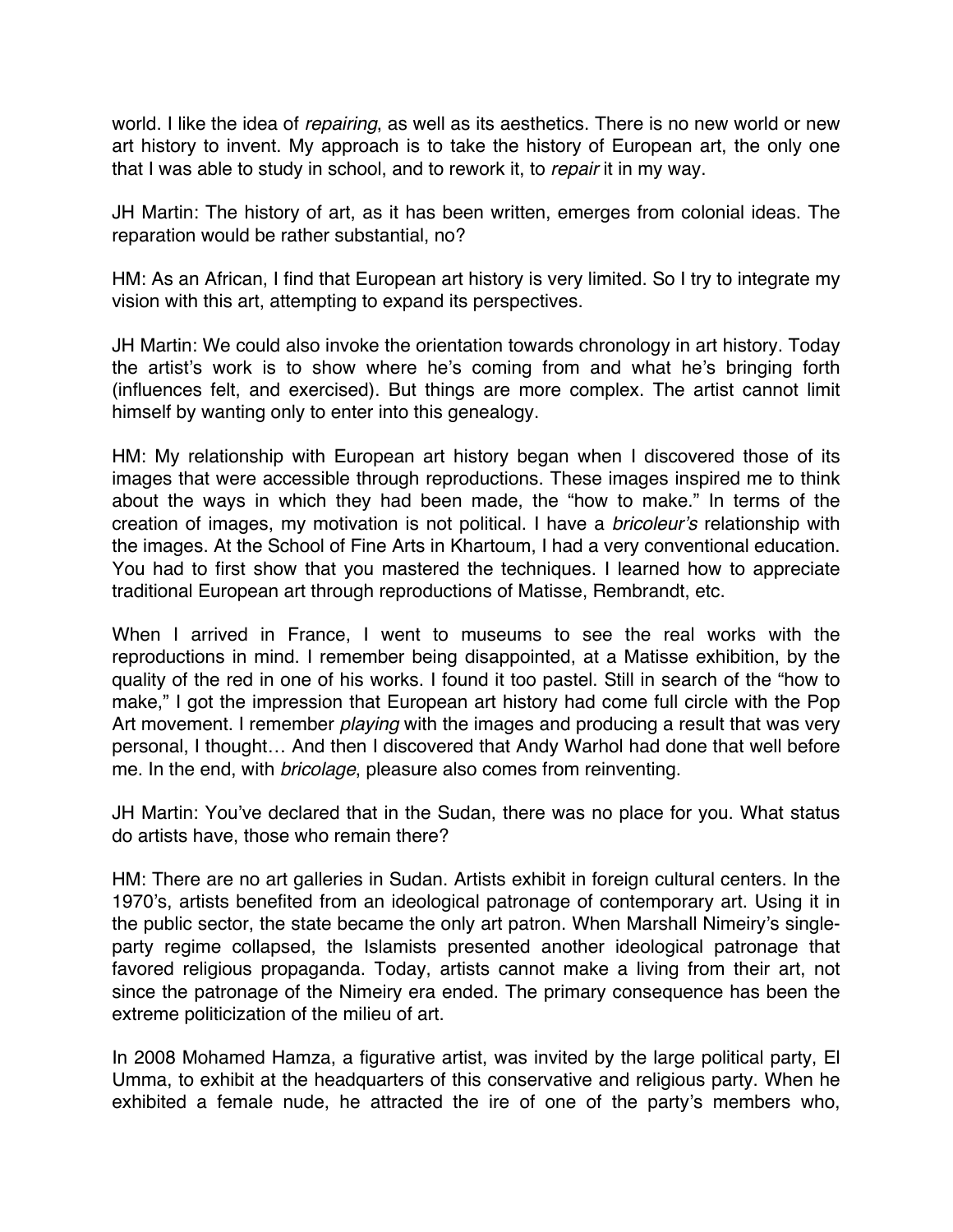reacting very violently, physically attacked the piece. His attitude was denounced in the press and by the head of the Umma party. They apologized to him, and that member was finally dismissed.

Right now, there is still no art market, but the large political groups are beginning to be interested in art as a form of political action, and that gives artists a certain freedom.

JH Martin: And what was happening before the British opened the Khartoum School of Fine Arts in 1946, during colonization?

HM: Before the Khartoum School was created with the intention of training art teachers, there was no tradition of drawing in the European style (on paper, on canvas, etc.). But from that period one can still invoke the practice of calligraphy within the Quranic schools. Artistic practice existed only in bodily form: henna decorations, scarification. My parents had such decorations on their bodies. There are also other embodied practices such as dance, part of a language of the body that is inherent in everyday life.

JH Martin: But these forms of artistic expression are more social, in the sense that everyone practices them.

HM: That's definitely correct for the traditional pre-capitalist context. But since then, with the urbanization of modern society, dance has become an art in its own right. It can also be done professionally (such as the official troupes for folkloric dances from the different regions of Sudan).

JH Martin: How do you intend to repair this broken world with your painting, even while you try to be apolitical?

HM: I do not try to be apolitical, quite to the contrary! I am political, the themes of my paintings are political, but my way of creating paintings is not. I have painted on paper, on printed textile, etc. Right now, I sew, which adds to my work as a painter. I take prominent themes of European art history and I rework them. With those works in which I add my own images to already printed textiles, some people think that all of the work's motifs are mine; then they notice something else entirely. I like when people discover something unknown, full of mystery and surprises. By introducing fascination into the imaginary of people, my work does not belong to the logic of language. Curiosity allows people to reflect on something different, something not of the order of the word but of the act. They wonder how it has been done, like a sort of magic trick of creation.

JH Martin: That magic is similar to what one feels upon seeing a Rembrandt or a Holbein. The representation is so refined that you wonder about the process that could have brought about such a feat. An exhibition is successful when it engenders fascination. In the ones I undertake, I try to share my own curiosity with people, to transmit the strongest feelings. In many exhibitions, there is much to understand, but not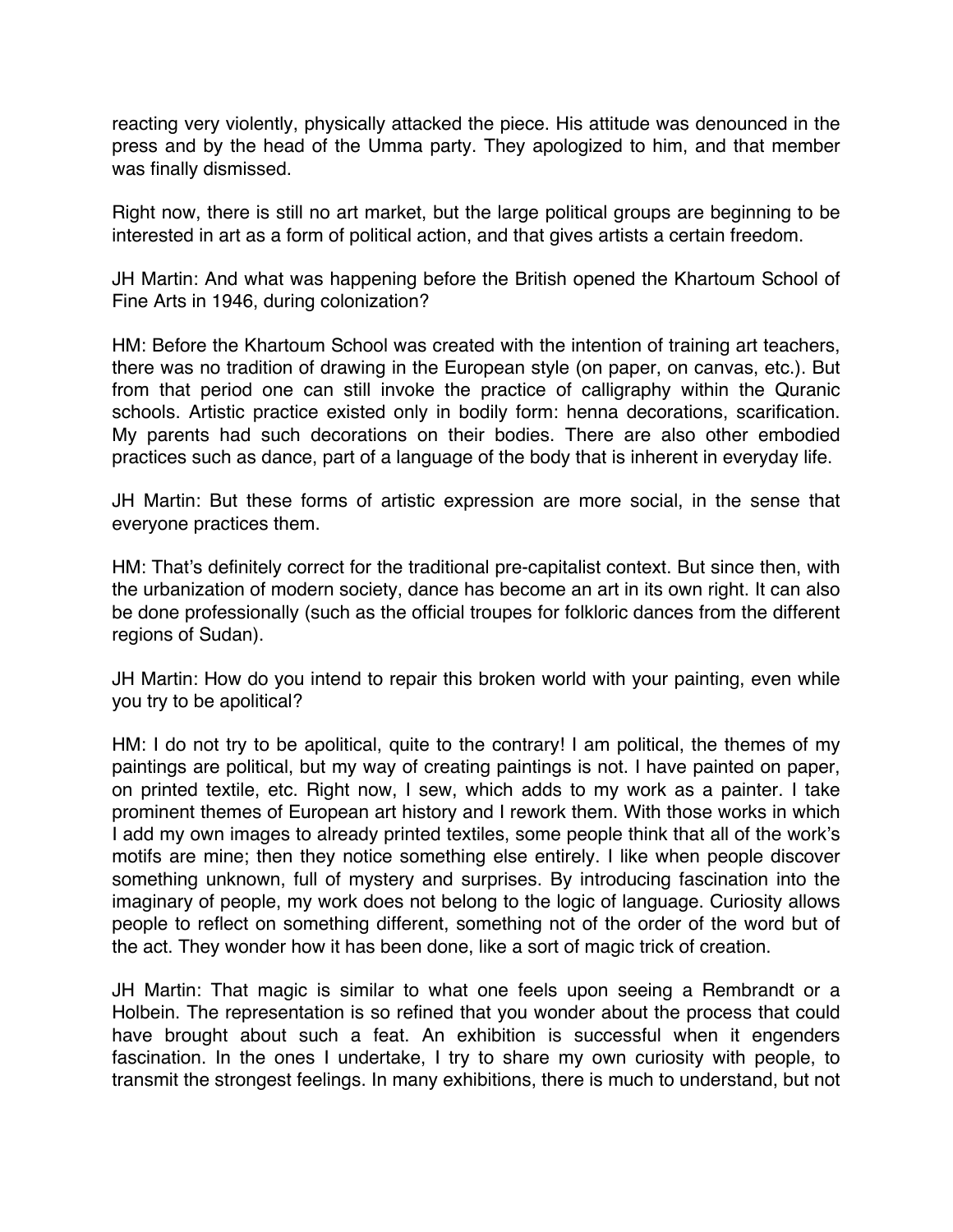much to see, as in Documenta this year. The "comprehension" is being emphasized too much and the "seeing," not enough.

HM: These exhibitions have become models on another level, a more political one. In exhibitions like "Magicians of the Earth" or "Sharing Exoticisms*,"* the importance of fascination is often neglected. The exhibitions end up being blocked into a political framework.

JH Martin: I created a website on the exhibition "Magicians of the Earth" in order to show the exhibition through photographs. You had to see it in order to be filled with wonder. Too much has been said about this exhibition by those who have not seen it and, worse, have criticized it for works that were not even in it!

HM: People are more interested in what surrounds an exhibition, and they don't feel compelled to go and see it before they form an opinion. Being in Sudan in 1989, I could not see the exhibition in person. Some journalists do not feel the need to see the exhibition. However, the act of "seeing" leads one to a very different stance.

## *Musa shows his works to Martin with a running commentary:*

# *A series of works with the theme "the moderates": The Moderate Golfers, The Moderate Bikers, The Moderate Polo, The Moderate Rugby, etc.*

HM: Muslims have become the public enemy of civilization, thanks in part to ideological discourses producing concepts such as "rogue states" or "the axis of evil." But since Obama's arrival, Americans have decided to reconcile themselves with the Muslim world by taking a different approach. Westerners speak of moderate Muslims to indicate allies within Muslim society, that is, reasonable people with whom dialogue is possible. Now, there are even American institutions that exist to create a network of moderate Muslims. The idea is to construct a new image of Muslims in order to continue taking a specific political approach to Muslim societies. In this context, many personalities that declare themselves to be moderate Muslims have appeared, and they claim to speak in the name of all Muslims.

## *About the works being shown:*

HM: *The Supermarket Houri* represents how the paradise mythology metamorphoses into a kind of allegory of consumer society. A young Muslim gives his life as a martyr, and reaches paradise where 72 virgins ("houris") give themselves to him.

I also have another version of this theme in a triptych. *Desiring, Fighting, Pleasure.* 

JH Martin: Does it take you a long time to find your textiles?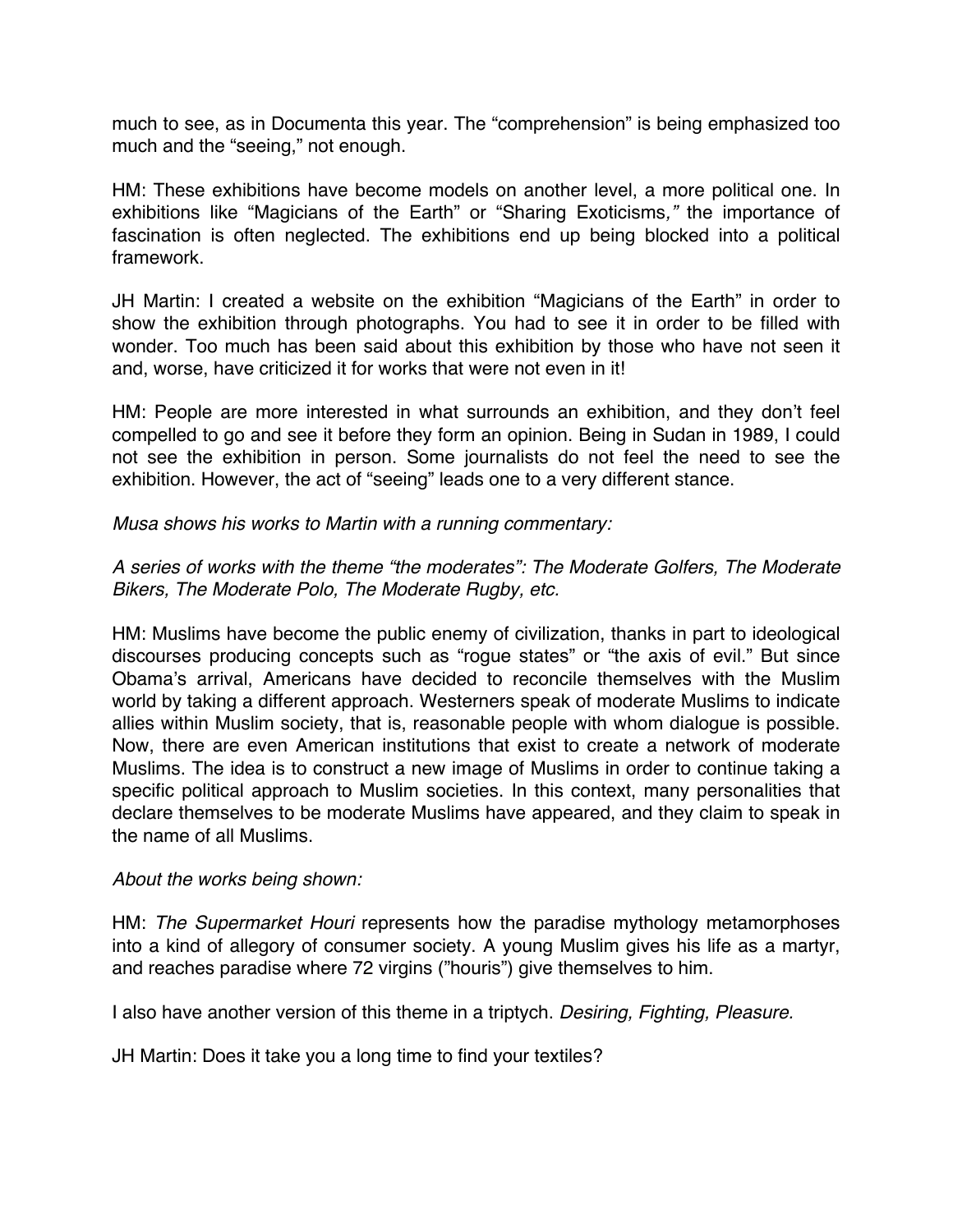HM: There are two stores where I look for my textiles, sometimes at the ends of the rolls. The vendors don't know what I'm doing with them, but they're used to it.

JH Martin: The "pleasure" is represented by the shopping cart? Does pleasure mean consumption for you? It is more related to material goods than to sexuality?

HM: The paradise of Muslim extremists is a paradise filled with all the goods of consumption: objectified women, alcohol, and more generally, with all that is forbidden or inaccessible to us during life.

As for *The Dogs of the Dialogs of Civilization*, people who talk about these dialogs are actually setting up an opposition between two civilizations: barbarians and the civilized; they can thus veer into a war of civilizations at any moment. As I see things, there is only one civilization—that of capital and profit—and we all live in it. This civilization is in conversation with itself, a bit like Velasquez's *Venus at her mirror,* observing her "other" in the mirror. I've reprised that work in this sense.

In *Confusion de part,* I take this term in its juridical sense, a phrase used when it is not possible to determine an illegitimate child's parentage. I have already worked with the theme of *The Raft of the Medusa*, which tells of the Governor of Senegal's shipwreck on the shores of the Canary Islands. I reprised the famous, ambiguous statement of Michel Rocard: "France cannot accommodate all the poverty of the world, but it is necessary that it play its part." I created this work at a time when French socialism was seeking to make conservatives happy. France's part is actually the confused, problematic part, because the people who cross the Mediterranean today end up shipwrecked at the same place as yesteryear's Raft of the Medusa, trying to validate their French "part" (parentage). It was thus an opportunity, a pretext for addressing this theme.

In the realm of politics, I am like a chronicler who takes account of everyday events. *Geronimo* is a painting composed of textiles printed with chickens, and of Manet's *Dead Christ,* who is glowing from the reflection of a television set and holding a remote control. In Manet's work, the Christ is illuminated in a certain way, and I wanted to work on it similarly. But this photograph does not fully show the nuances of the colors; I did not use conventional opaque paints, but golden, silvery, or bronzed reflecting paints, which added to the luminous effect.

*I love you with my iphone* is a tribute to James Rosenquist, an American Pop artist who, for one of his works, magnified a little advertisement showing the front of a Ford, and a plate of spaghetti in the detail. I reprised the title of his work "*I love you with my Ford*" and I made various versions including this one, referencing Osama Bin Laden who, even while living in a medieval mindset, makes use of the latest technology. This is one of my recent works, which are made entirely of transparent fabrics superposed, glued and then sewn.